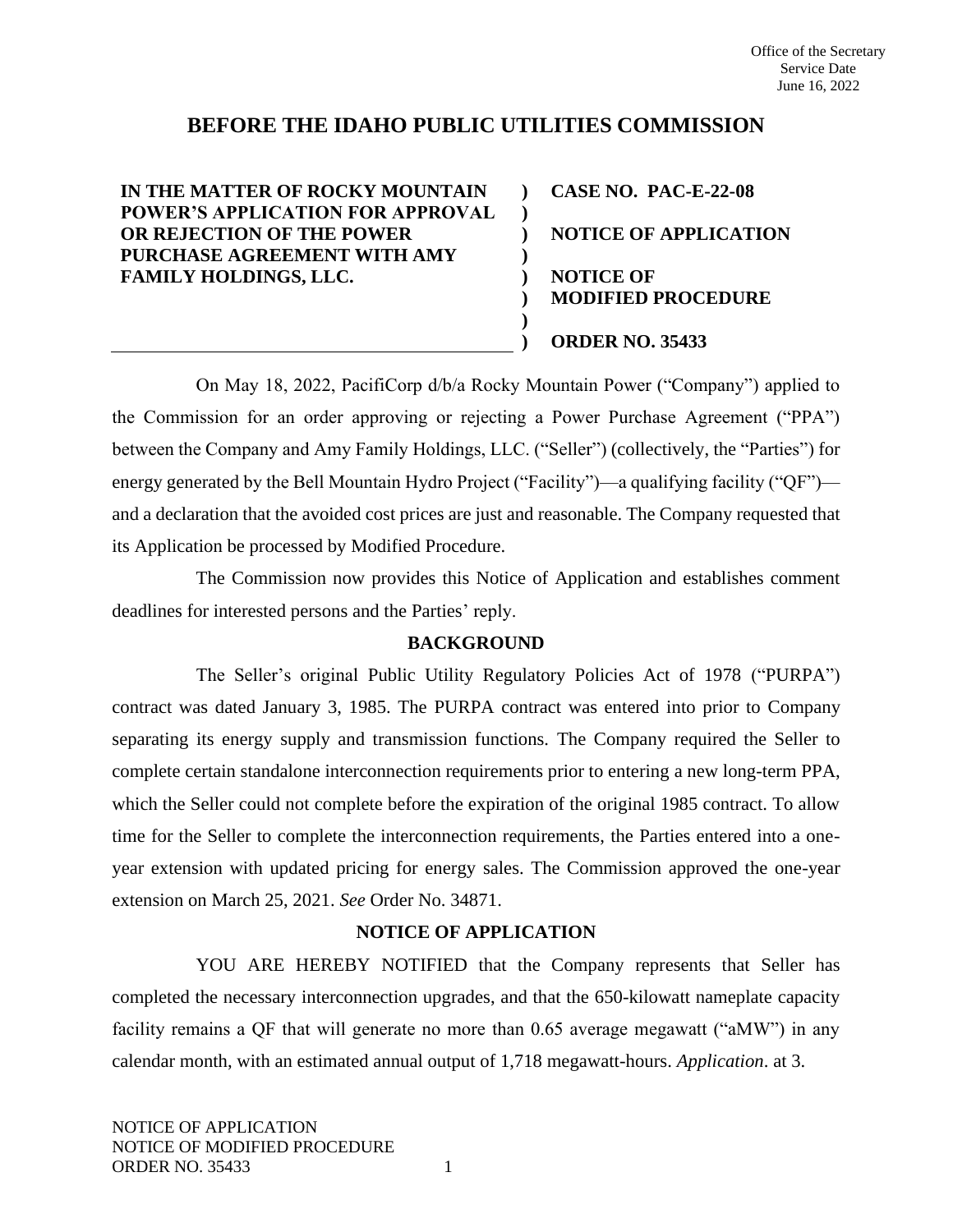YOU ARE FURTHER NOTIFIED that the PPA contains updated pricing for energy sales, and the Company believes that the prices paid for energy and capacity are just and reasonable, in the public interest, and that costs incurred are legitimate expenses. *Id*. at 4.

YOU ARE FURTHER NOTIFIED that the Application and Attachments are available for public inspection during regular business hours at the Commission's office. These documents are also available on the Commission's website at [www.puc.idaho.gov.](http://www.puc.idaho.gov/) Click on the "ELECTRIC" icon, select "Open Cases," and click on the case number as shown on the front of this document.

YOU ARE FURTHER NOTIFIED that all proceedings in this case will be held pursuant to the Commission's jurisdiction under Title 61 of the Idaho Code.

YOU ARE FURTHER NOTIFIED that all proceedings in this matter will be conducted pursuant to the Commission's Rules of Procedure, IDAPA 31.01.01.000 *et seq*.

#### **NOTICE OF MODIFIED PROCEDURE**

YOU ARE FURTHER NOTIFIED that the Commission has determined that the public interest may not require a formal hearing in this matter, and it will review the case through written submissions under the Commission's Rules of Modified Procedure Rules 201-204 of the Idaho Public Utilities Commission's Rules of Procedure, IDAPA 31.01.01.201-204. The Commission notes that Modified Procedure and written comments have proven to be an effective means for obtaining public input and participation.

YOU ARE FURTHER NOTIFIED that persons desiring to state a position on this Application may file a written comment explaining why they support or oppose the Application. Persons who would like a hearing must specifically request a hearing in their written comments. **Persons shall have until July 15, 2022, to file written comments**. Comments must be filed through the Commission's website or by e-mail unless computer access is unavailable. To comment electronically, please access the Commission's website a[t www.puc.idaho.gov.](http://www.puc.idaho.gov/) Click the "Case Comment Form" and complete the form using the case number as it appears on the front of this document. To file by e-mail, the customer must e-mail the comments to the Commission Secretary and the Company at the e-mail addresses listed below. If computer access is unavailable, then comments may be mailed to the Commission and Company at these addresses: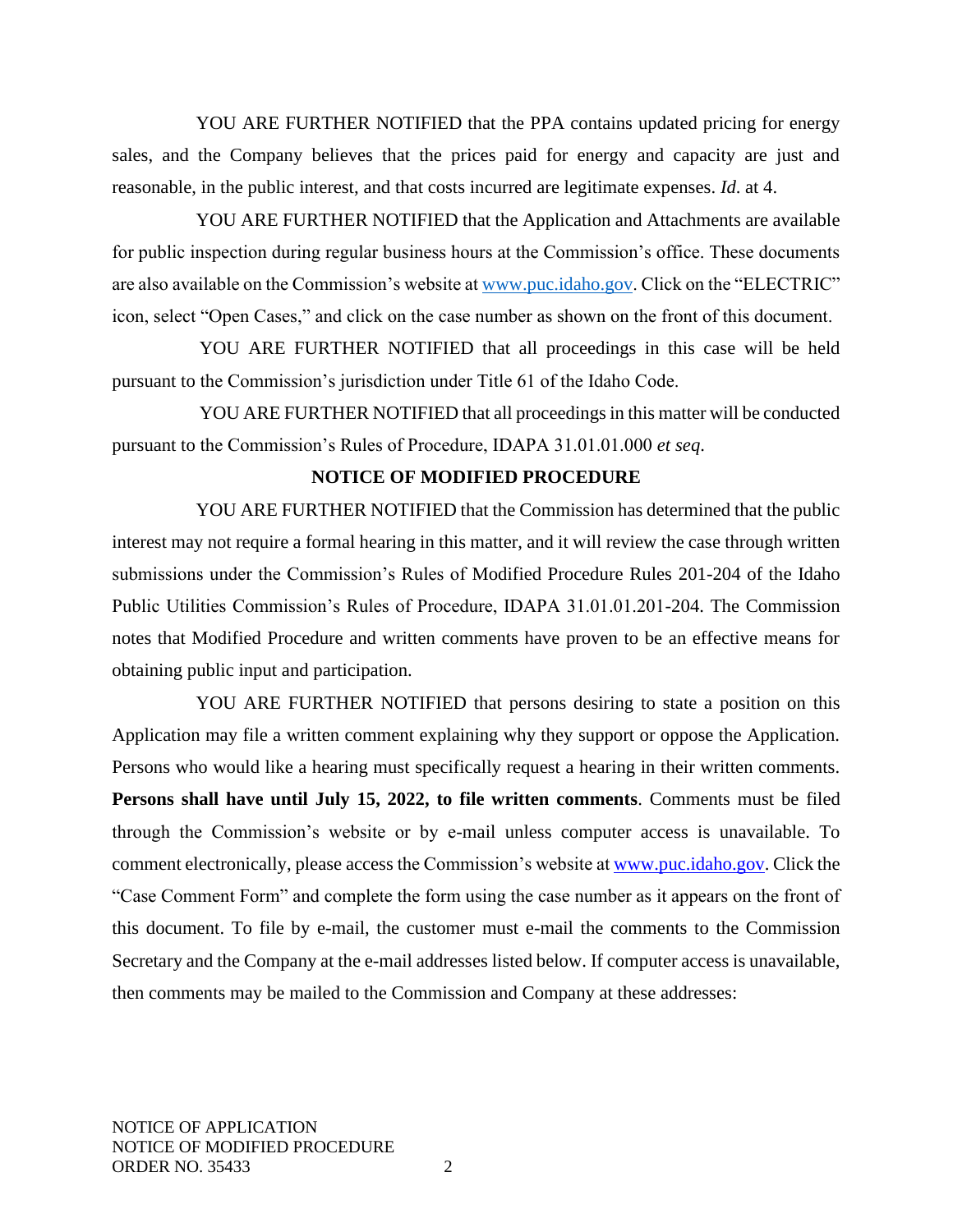## **For the Idaho PUC:**

Commission Secretary Idaho Public Utilities Commission P.O. Box 83720 Boise, ID 83720-0074 [secretary@puc.idaho.gov](mailto:secretary@puc.idaho.gov)

Street Address for Express Mail:

11331 W. Chinden Blvd. Building 8, Suite 201-A Boise, ID 83714

Ted Weston 1407 West North Temple, Suite 330 Salt Lake City, UT 84116 [ted.weston@pacificorp.com](mailto:ted.weston@pacificorp.com) [IdahoDockets@pacificorp.com](mailto:IdahoDockets@pacificorp.com)

Emily Wegener 1407 West North Temples, Suite 320 Salt Lake City, UT 84116 [emily.wegener@pacificorp.com](mailto:emily.wegener@pacificorp.com)

Data Request Response Center PacifiCorp 825 Multnomah, Suite 2000 Portland, OR 97232 [datarequest@pacificorp.com](mailto:datarequest@pacificorp.com)

YOU ARE FURTHER NOTIFIED that the Parties must file any reply comments **by July 22, 2022.**

YOU ARE FURTHER NOTIFIED that if no written comments or protests are received within the time limit set, the Commission will consider this matter on its merits and enter its order without a formal hearing. If written comments are received within the time limit set, the Commission will consider them and, in its discretion, may set the same for formal hearing.

## **O R D E R**

IT IS HEREBY ORDERED that the Company's Application be processed by Modified Procedure, Rules 201-204 (IDAPA 31.01.01.201-.204). Persons interested in submitting written comments must do so by **July 15, 2022**. The Parties must file any reply comments by **July 22, 2022.**

IT IS FURTHER ORDERED that parties comply with Order No. 35375, issued April 21, 2022. Generally, all pleadings should be filed with the Commission electronically and will be deemed timely filed when received by the Commission Secretary. *See* Rule 14.02. Service between parties should continue to be accomplished electronically when possible. However, voluminous discovery-related documents may be filed and served on CD-ROM or a USB flash drive.